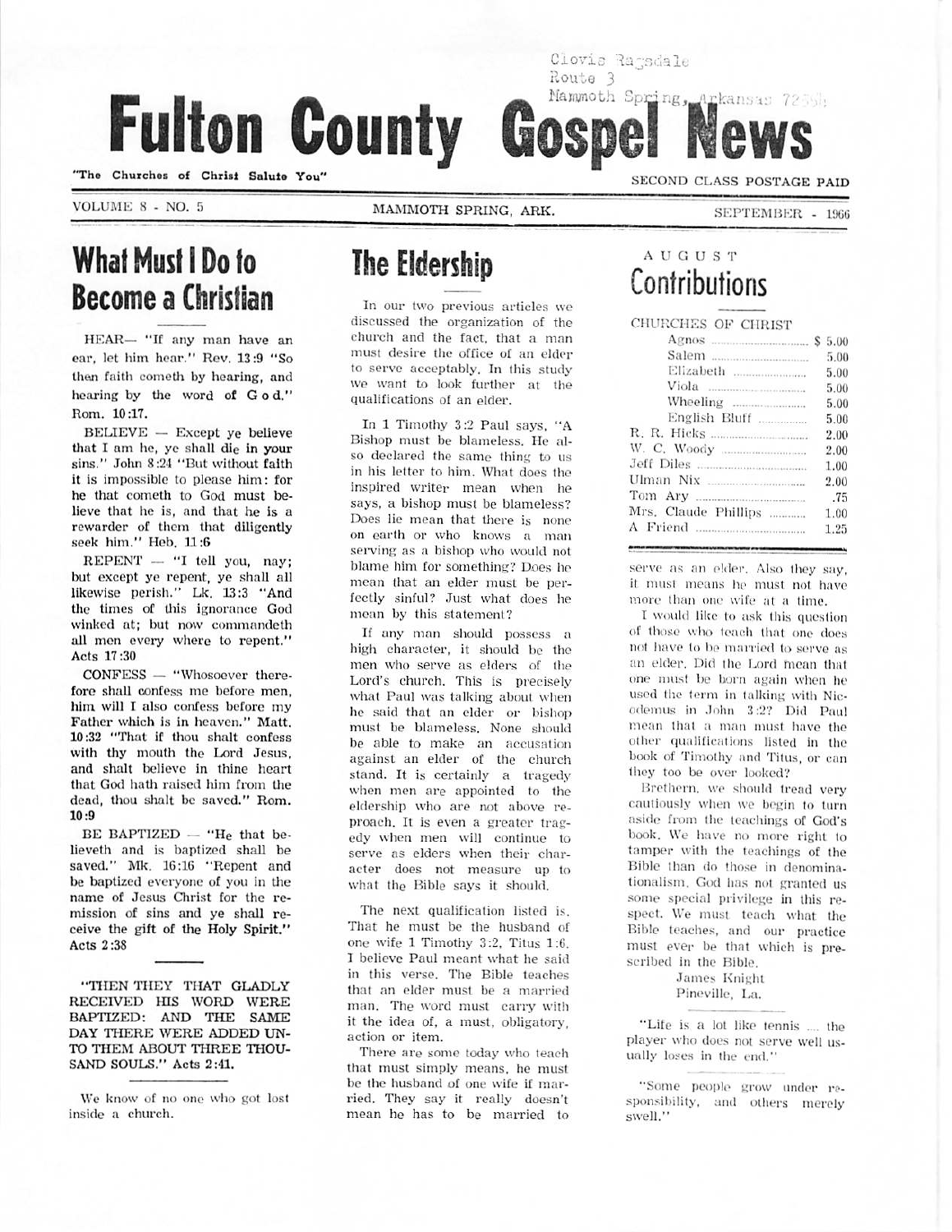# Fulton County Gospel News

#### PUBLISHED MONTHLY FREE SUBSCRIPTION

SECOND CLASS POSTAGE PAID MAMMOTH SPRING, ARK.

#### SUPPORTED BY:

CHURCHES OF CHRIST IN THIS AREA

EDrrORSi CLOVIS RAGSDALE RICHARD ENGLAND

## **Perilous Times**

By - CLOVIS RAGSDALE

Many nations have achiev e d greatness in the course of history Just as many have always, with out exception, suffered decay and corruption from within and then fell to enemy nations from with out. The same thing happened to Israel. The Bible traces the his tory of these people from the call of Abraham to the time they killed the Son of God. Their golden age was during the time of David, So lomon, and the Judges. Desiring to be like the people around about, they asked for a king. It was not long until they began to worship Idols. Then periolous times de scended on the nation. They were carried off into captivity.

The United Stales of America has become a great nation. Dur ing the time that America was be coming a world power, the New Testament church was restored in its original doctrine. The church has prospered. Persecution has been at a minimum in the past. God has often allowed his people to be tested in the past. He may allow the coming generation to experience perilous times as a test.

In his description of the periolious times, Paul, in second Tim othy, chapter three, states that people will become boastful and proud. We live in a proud age. Man hoasts of his achievements in the field of science and almost all others fields of endeavor. It is true man has conquered many of the secrets of nature. Yet we solve one problem and more problems arise in its place. We lessen the amount of toil necessary to make a living and increase the tension of life to the extent that people are most unhappy and insecure. We create a social order that has so much to offer the people of our time, but neglect principals laid down in the Bible, which will give unto man the peace of mind that passes all understanding. Phil. 4: 7

Disobedient to parents is anoth er problem of the times Paul men tions. So much is being written and said about the problems of the youth of today. Parental au thority seems to have broken down. Children do as they please. While much of the blame for Ihis condition must be placed on the parents, yet this attitude on tho part of children is so noticeable in the past decade and is growing worse each year. The children of today will become the parents of tomorrow. They will be ill equip ped to teach their children be cause they know nothing but to let children do as they please. In Eph. 6:1 the apostle said: "Child ren obey your parents in the Lord, for this right". Unto parental au thority is re-established in our country, the problem of juvenile delinquency will continue to in crease. Christian parents, and christian boys and girls need to realize that they must be differ ent from the people of the world if they are to continue to be chris tians.

Another trait of people in these times is that they will be unthank ful and unholy. Man needs to real ize that he is product of the love of God. We owe to God everything that we have and that we are and every hope to be. A considerable part of every prayer should be us ed in thanking God for the many blessing we have. The one who thanks God for his blessings is the person who will remain humble and holy in his sight. It is natur al that when we loose our depend ence on God we become unthank ful toward him. We forget God and become an unholy person.

The third verse states: "With out natural affection, truce-break ers, false accusers, incontinent, fierce, despisers of those that are good." The above mentioned de scribes the actions and habits of so many people in our time. We read about these things in the pap ers, we see it in our friends and neighbors, and we may practice it in our every day lives. With so much strife among nations, so much crime at home, and the pro blems among classes of people, the struggle between good and evil becomes a constant battle to be fought in the minds of men. With so many more people in the world today the magnlture of sin becomes very staggering. This helps to create the perilious times. - (To be continued).

# Bridges

When anything in life brings pain, Or anyone upsets my day,

If I can build a bridge to God,

His peace will chase my fears away.

When problems leave me tense,<br>unstrung,

And peace of mind cannot be found,

If I can build a bridge of faith,

He'll lift me up to higher ground.

If I can build a bridge of trust

To span the tensions of my day, God's grace and understanding love

Will be a light upon my way.

No difficulty large or small,

Can come between my Lord and me,

If I can build a bridge of prayer, To feel His presence constantly. —Unknown

"When you take responsibility upon your shoulders it leaves no God can be the only result of a belter insight into truth.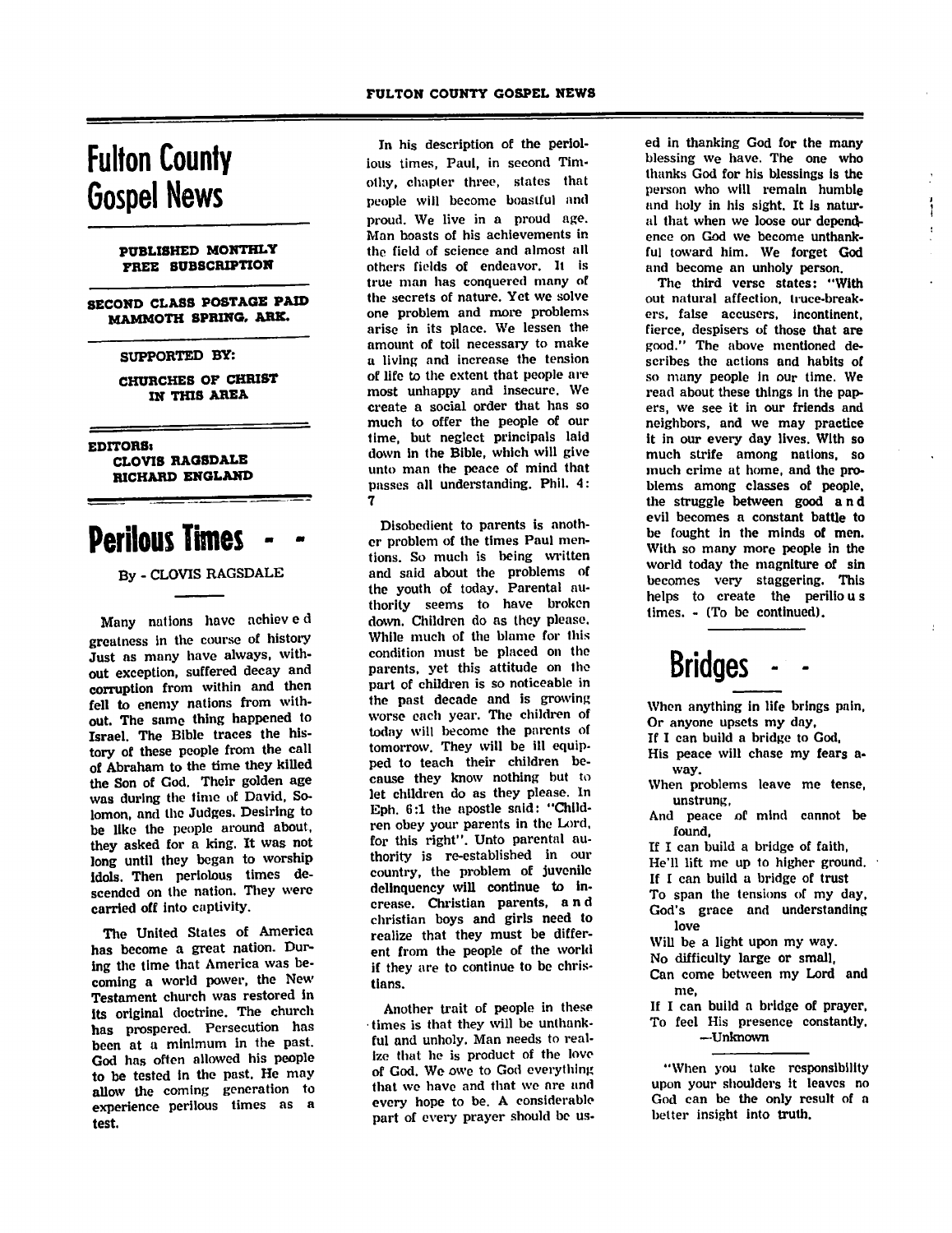## The Shield of Faith

ORBIE ROBBINS, Elizabeth, Arkansas

God has not left man to fight a great spiritual warfare without ample protection against the ad versary, the devil. Paul said above all, taking the shield of faith, wherewith ye shall be able to quench all the fiery darts of the wicked Eph. 6:16. The Bible is a shield of faith against every dart of error. Ps.  $91:4$  - His truth shall be thy shield and buckler.

(1) Peter the first Pope of Rome —Cutholism claims infallibility of the Pope, and wants Peter accept ed as the first Pope. That point of false doctrine is quenched in Gal. 2:14 where it is said Peter stood condemned and Paul had to rebuke him. Further the Romish doctrine of celibacy of the priests is exposed before that false idea originated. It is shown that Peter was a married man, whose wife's mother was heralded by Christ Matt. 8:14. Paul specifically men tions Peter's married state in I Cor. 9:5.

(2) The church is non-essential — The teaching that the church is non-essential was fully exploded before its inception. Paul showed that the church was purchased by the blood of Christ (Acts 20:28) thereby making the church of as great a value as that blood, or else Jesus Christ was defrauded of his life. Secondly it is known that he gave himself for the church, and is the savior of it (Eph. 5: 23-25). Surely this could not be said if the church were nonessential! Christ is also the head of the church (Col. 1:18). He is not the head of any nonessential or ganization! Our shield of faith quenches this fiery dart.

(3) The Bible doesn't say "not to". —Almost every presumptuous sin enters in by this excuse, "The Bible doesn't say not to." The whole idea is condemned in the scriptures before it was ever us ed. Peter declared that God's di vine power hath given us all

things that pertain to life and god liness (2 Pet. 1:3). Therefore any thing that God has not furnished to us in divine instruction does not pertain to life and godliness and stands condemned for religious use. Paul says that faith comes by hearing God's word (Rom. 10:17) and that whatsoever is not of faith is sin (Rom. 14:23). If the Bible does not authorize it. then it is not of God! All are condemn ed who go beyond the doctri n e delivered unto us (Jno. 1:9). Thus this arrow is quenched.

(4) There's nothing in a name — How often you hear, "There's nothing in a name"; "A rose by any other name would smell as sweet." This is supposed to justi fy using human names in the field of religion. Our shield of faith still protects us! Peter said, "Neither is there salvation in any other: for there is none other name under heaven, given among men, where by we must be saved." Acts 4:12. This should forever quieten those who would vilify scriptural nam es. God's choice of a name is shown in Acts 11:26, "And the dis ciples were called Christians first at Antioch." Paul said, "And what soever you do in word or deed, do all in the name of the Lord Jesus, giving thanks to God and the fath er by him." Col. 3:17. None need be ashamed of wearing the name Christian, and it only, for it is ap proved of God (1 Pet. 4:17) "If any man suffer as a Chrisitan, let him not be ashamed: but let him glorify God in this name." This quenches that dart.

(5) Man is saved by faith only — Multitudes have been taught, "That we are saved by faith only is a very wholesome doctrine, and very full of comfort." But long before this erroneous doc trine arose, the scriptures had given the truth to quench it. "Ev en so faith, if it hath not works is dead being alone." (James 2: .17) And this is even more plainly taught in James 2:24: "Ye see then how that by works a man is justified and not by faith only." Faith alone is not enough. We must do the will of the Father. (Matt. 7:21) Christ is the author of

eternal salvation unto all that obey him. (Heb. 5:9) Faith must obey.

(G) One can't fall from Grace. There are many people who have accepted the falacious idea: Once saved always saved. They believe it is impossible to fall from God's grace and be lost after once hav ing been in God's favor. Paul showed that thousands had fallen, and then warned: "Wherefore let him that thinketh he slandeth take heed lest he fall." (1 Cor. 10:1-12) Because they could fall, Christians were told: "Take heed brethren, lest there be in any of you an evil heart of unbelief in departing from the living God." (Heb. 3:12) Can we then contend that it is impos sible to depart?

(7) Baptism is not essential for salvation. Possibly one of the most vicious uttacks against any part of the scriptures is on baptism. False doctrine declares that baptism in not essential, that man can be saved without it as well as with it. Bui, the Bible met this false teaching before it ever arose. Jesus plainly taught: "He that believeth and is baptized shall be saved: but he that believelh not shall be damned." (Mk. 16:16) The factors that assure salvation are plainly given. One must be lieve and be baptized. Any fifth grader can analyze this statement and fully explain what Jesus said. But it takes a theological student four years of work in religious seminaries to perfect a "dose" which he thinks will get around it. On Pentecost Peter said: "Re pent and be baptized every one of you in the name of Jesus Christ for the remission of sins." (Acts 2:38) Paul said: "Know ye not that so many of us as were bap tized into Christ were baptized in to his death." (Rom. 6:4) One could enter Christ and reach the blood shed in his death by no oth er means. This is our shield of faith against this dart.

God's word has amply shielded us against all these fiery darts of Satan and all other "darts" of false doctrine which he might hurl. In order to make use of this shield we must study the bible.